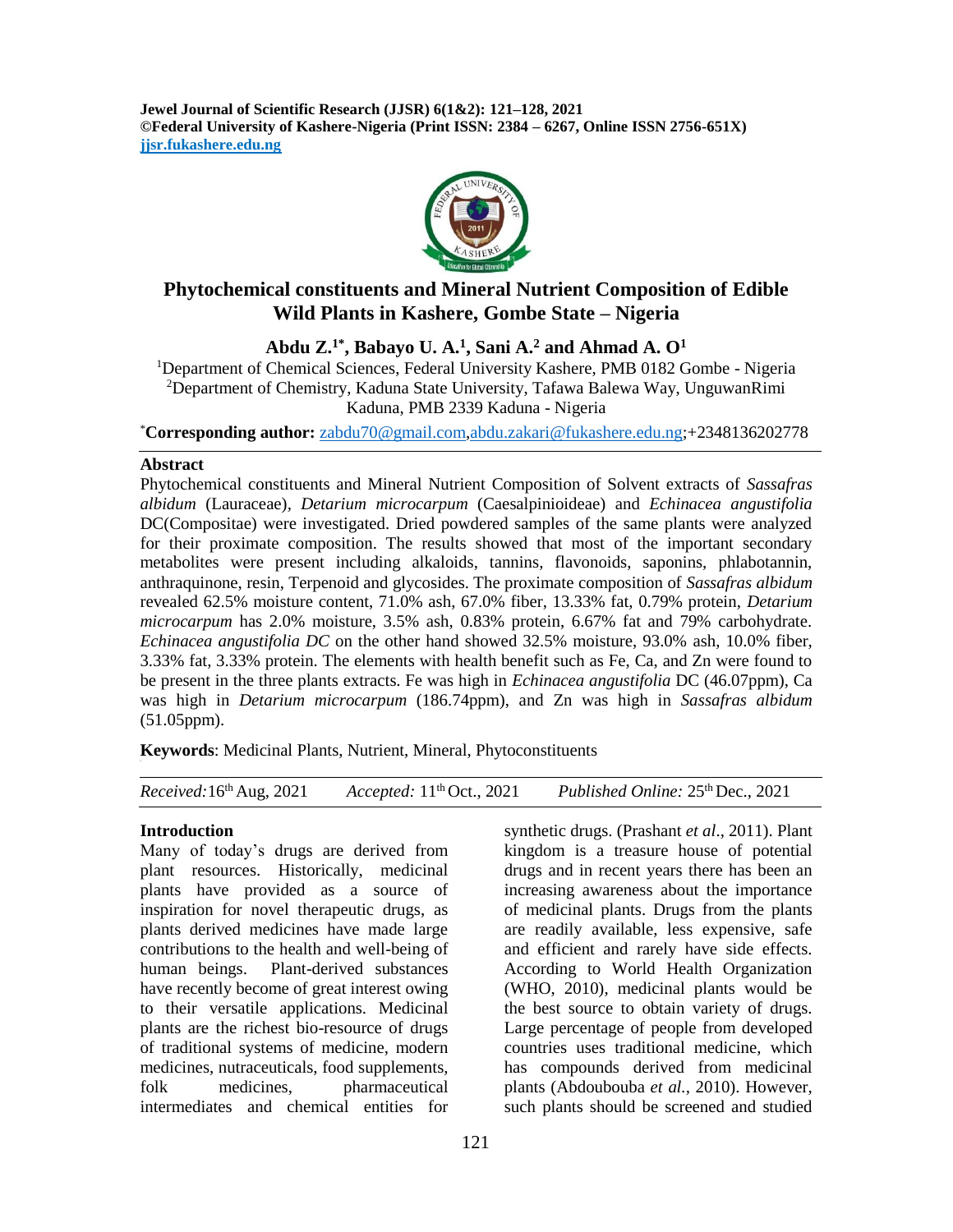better to understand their properties, safety, and efficiency*.*

However, most of the available information regarding the medicinal potential of these plants is not provided with credible scientific data. For this reason, several researches have been conducted to determine the toxicity of medicinal plants (Barakat *et al*., 2003). *Echinacea* is a genus of herbaceous flowering plants in the daisy family. It has ten species which are commonly called purple coneflowers; they are commonly found in eastern and central North America, where they are found growing in moist to dry land and open wooded area. They have large showy heads and composite flowers and belong to Asteraceae family, a family that is important to commerce for its medicinal and culinary herbs (Guill*et al*., 2014). The species of *Echinacea* include; *Echinacea angostifolia-*Narrow-leaf Coneflower, *Echinacea atrorubens-*Topeka purple coneflower, *Echinacea laevigata*-smooth coneflower, smooth purple coneflower, *Echinacea pallida-*pale purple coneflower, *Echinacea paradoxa*-bush's purple coneflower, yellow coneflower, *Echinacea purpurea-*eastern purple coneflower, *Echinacea sanguinea*sanguine purple coneflower, *Echinacea serotina-* narrow-leaved purple coneflower, *Echinacea simulate -*wavy-leaf purple coneflower, *Echinacea tennesseensis-*Tennessee coneflower, but only three are marked in the medicinal herb trade, they are *E. angustifolia, E. purpurea* and *E. pallida*  (Miller *et al*., 2000). *Echinacea angustifolia* DC has alternative names like Kansas snakeroot, narrow-leaved purple coneflower, scurvy root, comb flower, black susans and hedgehog.

The *Echinacea angustifolia* (coneflower) till today is the most widely used medicinal plant of the plains India*.* It was used as pain killer and for a variety of ailment, which includes toothache, cough, cold, sore throat, infections like syphilis and septic wounds, even as an anti-toxin for snake bite and blood poisoning. The Cheyenne chewed it to stimulate the flow of saliva, which was useful for sun dance participants as a thirst

preventive. This plant has a reputation for poor growth, but when the proper steps are followed, it has extremely dependable germination. The seed requires 12-weeks period of cold conditioning to germinate (Kindscher,1992).

In Nigeria *Detarium microcarpum* is locally called *ofor* by the Igbos, *taura* by the Hausas, and *oghogho* by the Yorubas in Nigeria, is a leguminous plant of the Leguminosaeof flowering plants and member of sub-family Caesalpiniaceae*.* It is found in both the rain forest zones and the drier savannah areas of Africa*. Detarium microcarpum* exists in Nigerian's geographical regions (Ajiboye *et al*.*, 2015)*. Among the igbos in south eastern part of Nigeria, it is mythically conceived to be a chip of the primal tree known as "Ofo" that grows in gods own compound, it symbolizes truth and honesty (Ejizu*,* 1986)*.* Nutritionally, the seed which is used as a traditional soup thickener contain lipids, carbohydrates, proteins, crude fiber and essential elements likes Na, K, Mg, Ca, S, P and Fe (Abreu *et al.,* 2002)*.* In African ethno-medicine, the plant and the related species *Detarium senegalense* are used in the treatment of syphilis, dysentery, bronchititis, leprosy, sore throat, pneumonia, diarrhea, malaria and meningitis (Achinuke *et al.,* 2013)*.* The fruits of this lesser known legume are drupe - like, circular and disc shaped with a distinctive layer of greenish, meanly pulp that is tangled with numerous networks of fibers. The seeds occur singly and are embedded within the fibrous network of the fruit. It is hard, disc shaped and wrinkled, brownish colored husks. The cotyledon is white in color. This legume has found important application as a soup thickener in parts of Abia, Imo and Anambra. Soup thickeners noted increase the palatability of the soup and reduce bulk in the diet. The thickening and the binding properties of the gum derivable from the ripped seeds have been extensively studied. One use being advocated is as a possible tablet binder. *Detarium microcarpum* is a small tree up to 10m tall, with horizontal root system. It is confined to drier regions of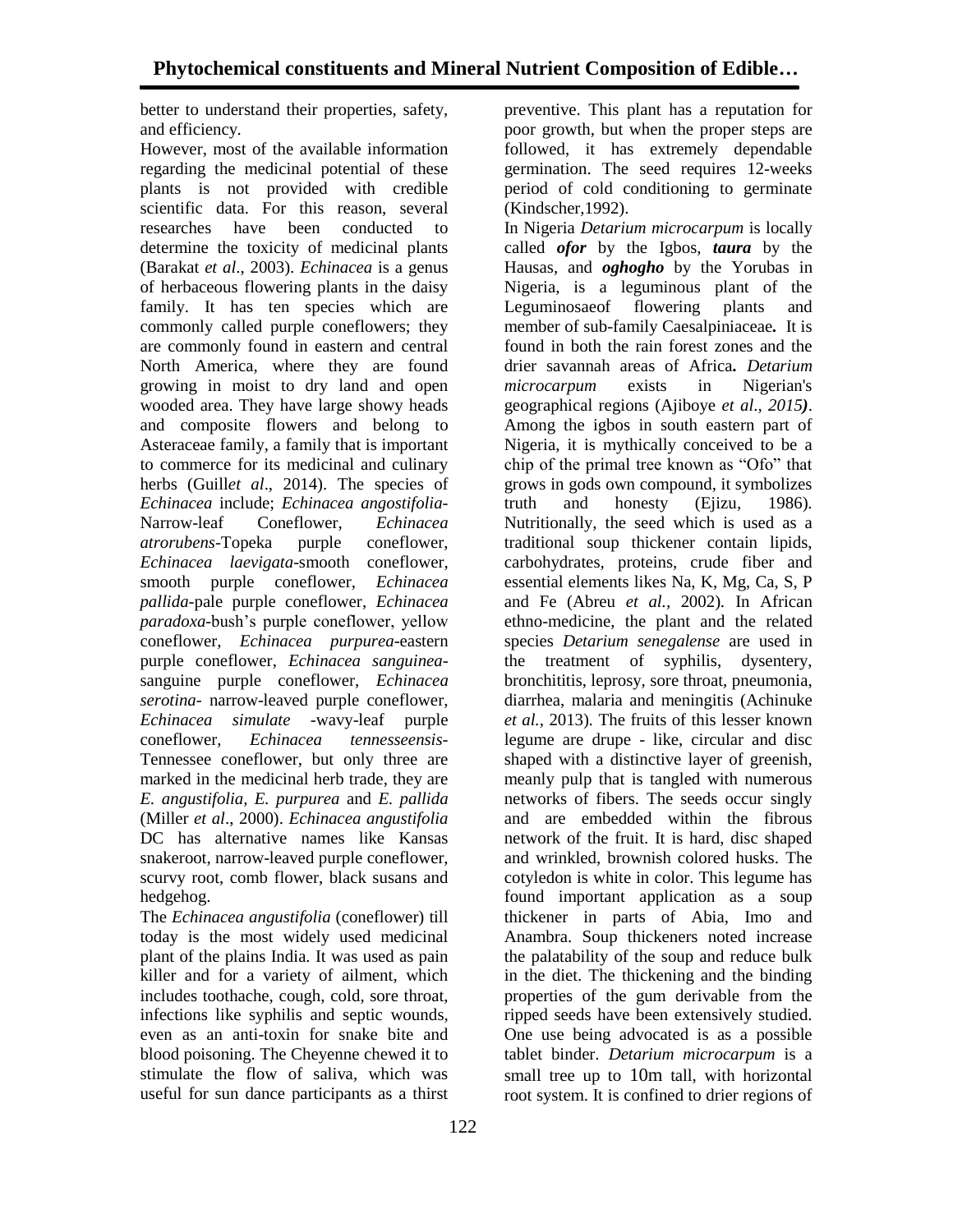west and central Africa*.* In Burkina Faso, the fruit pulp of *D. microcarpum* is used to treat skin disease.

In Mali the bark is used to treat measles, itching, hypertension, tiredness while the decoction of the leaves or root is used for paralysis and cramp, meningitis, difficult in delivery and tiredness, inhaled smoke of leaves treats fever in cattle. In Niger and Togo, the fruit preparation is used to treat dizziness, while in Benin; the decoction of the leave is used in treating convulsion and fainting. Apart from medicinal uses, the fruit of *D. microcarpum* is sweet and commonly eating fresh, while the pulp is used in making couscous and cake as well as substitute for sugar. The seeds are used as frankincense to ward off evil spirits. The seeds and leaves are eating as condiments and vegetable (Achunike *et al.,* 2013). *D. microcarpum* is an edible fruit enriched with vitamin C, the seeds and leaves are used for cooking, the roots, stem bark and stems are used for treatment of ailments like meningitis, tuberculosis, itches and diarrhea. *D. microcarpum* flowering period is rainy season; it inhibits Sudanese and Guinean Savannahs, dry forest, fallow land, from Senegal through Nigeria to Cameroon in West African, and as far as Sudan. The leaves of this plant are used as an organic fertilizer. The tree produces a fragment resin. The root is heated, and sweetly scented and are used as perfume and mosquito repellent. The seeds are used to make necklaces for women, in southern Mali the leaves are used as roofing material. The leaves are used to make mask. The wood is hard, moderately heavy and it's easy to work on, it is durable and last long even under water. The wood is used for carpentry, poles and fence. The wood is good to be used as firewood, as it lights quickly even if wet. These exotic trees can, however, be powerful sources of oil for nutritional, lipid-based and pharmaceutical industries. Osondu, (2007), gave the percentage oil as 12%for *Detarium microcarpum* which compares favorably with that of *Zea mays* (maize).

*Sassafras albidum*, is commonly known as white sassafras, red sassafras or silky sassafras. It is from the family of *Laurecea*, a native of north America. It is pyramidal when young but later develops into a 30-60 feet-tall by 25 to 40 foot-wide, round cnopy, composed of many short, horizontal branches which gives the tree a layered effect. Sassafras was grown for the purpose of its medicinal properties. Sassafras is a fast growing, aromatic tree, with three distinctive leaf shapes. It grows largest in a smoky mountain on moist well drained sandy loam in open wood land. The flower of sassafras is small but quite snowy, both male and female are bright yellow-green borne in a 2-inch recemes appearing in middle spring. The fruits are dark shiny blue, ovoid, fleshy drupes (1/3-inch-long) that are borne in a red cup attached to a red stalk, held upright maturing late summer. The twig is slender, green and sometimes pubescent, with a spicy-sweet aroma when broken; the buds are  $\frac{1}{4}$  inch long and green. The bark is brown with cinnamon-brown inner bark, becoming coarsely ridged and furrowed, when is cut, is brings out spicy aroma. The male flowers have nine stamens, the female flowers have six staminodes pollinated by insects. All parts of *Sassafras albidum* have been used for human purposes these parts include, stems, leaves, bark, wood, roots fruits and flowers. Some tribes in America use the leaves treat wounds by rubbing the leaved directly on the wound, and use different parts of the plant for many medicinal purposes, like acne, urinary disorder, high fever, they also use the bark as a dye and as flavoring agent. *Sassafras* wood is also used as a fire starter due to the flammability of the natural oil. The objective of the study is to determine the phytochemical and the mineral nutrient composition of edible wild plants in Kashere, Gombe State.

### **Materials and Methods**

### **Collection and Preparation of Samples**

The stem barks of the three plants were collected in Kashere, Akko Local Government Area, Gombe state, Nigeria. The stem barks were air-dried in the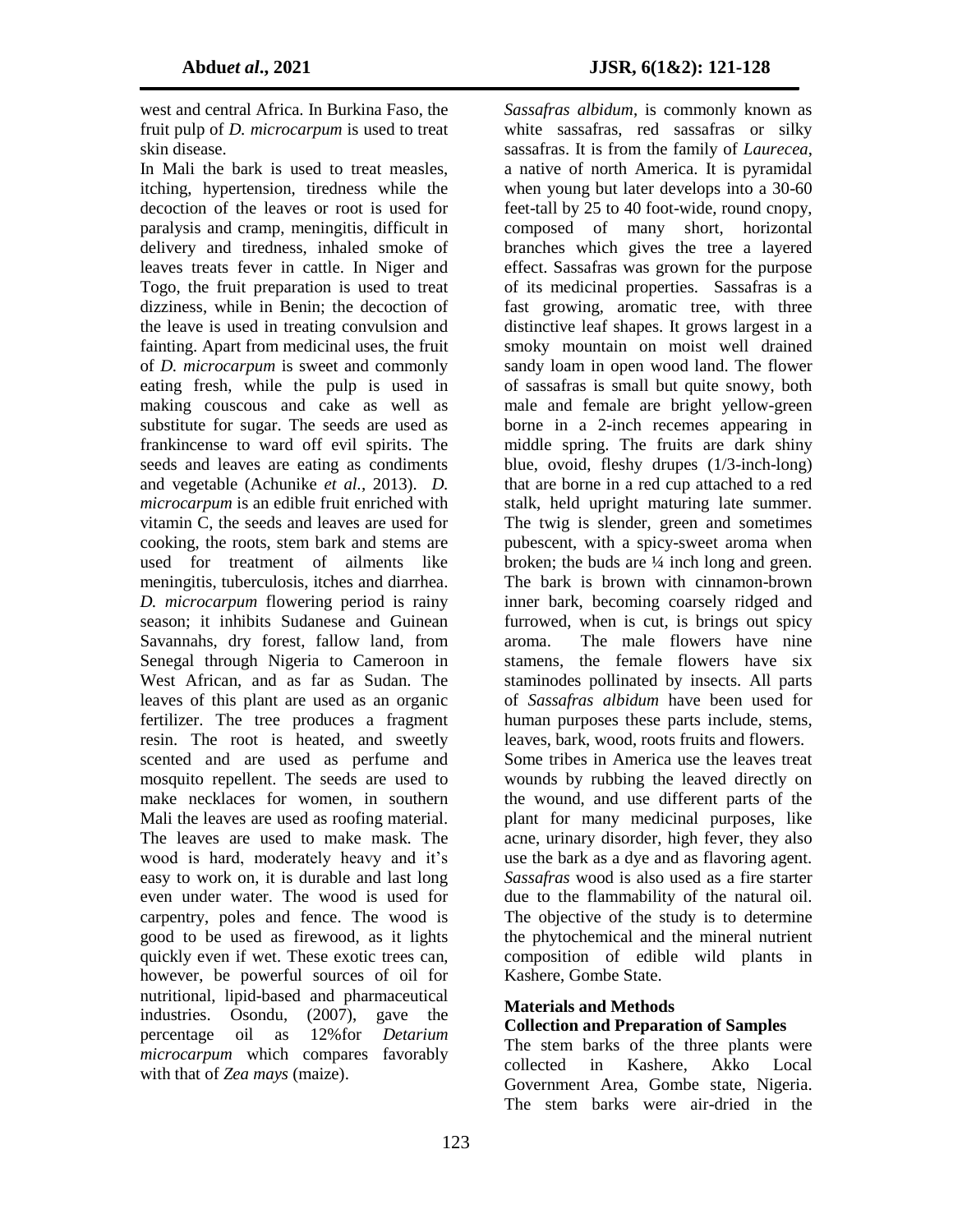laboratory and ground to fine powder using mortar and pestle. The powdered samples were stored at ambient temperature until when needed for further analysis. The same plants samples from the same source and prepared the same way were used for the proximate analysis.

### **Reagents and Apparatus:**

All chemicals used were of analytical grade, these includes; methanol, ethanol, tetraoxosulphate(VI) acid  $(H_2SO_4)$ , iron(III)chloride (FeCl<sub>3</sub>), hydrochloric acid (HCl), carbon tetrachloride (CCl<sub>4</sub>), sodium hydroxide (NaOH), ammonia (NH3), copper(II)sulphate solution, chloroform (CHCl3), Wagner's reagent, sodiumtrioxonitrate  $(V)$   $(NaNO<sub>3</sub>)$ , potassiumtrioxochlorate (V) (KClO<sub>3</sub>), potassiumheptaoxodichromate (VI)  $(K<sub>2</sub>Cr<sub>2</sub>O<sub>7</sub>)$ , and nitric acid (HNO<sub>3</sub>), soxhlet extractor, beakers, spatula, test tubes, measuring cylinder, volumetric flask, nickel crucible, filter paper, weighing balance, furnace, oven, digester, water bath, thermometer.

### **Extraction**

The powdered stem bark (200g) of each plant (*Detarium microcarpum, Echinacea angustifolia* DC, *Sassafras albidum*) were extracted with methanol. 50g of the powdered sample was packed in a thimble at a time and extracted at a temperature of 70<sup>o</sup>C for 8hrs in four successive extractions using Soxhlet extractor. The solvent was recovered each time on a Rotary evaporator.

### **Phytochemical Screening**

Standard method described by Abdu *et al.* (2015) was adopted to test for the presence of some important Phytochemical constituents.

### **Proximate Analysis**

The proximate analysis was carried out in triplicates and the results obtained were the average values, the estimation of the various food parameters in the sample were determined by using modified Uzama(2012). The carbohydrate was determined by difference method, i.e. 100-  $(fat+ protein + moisture + ash)$ . The nitrogen which is the precursor for protein of a substance was determined by micro-kjeldahl

method. The moisture and ash were determined using weight difference method. Protein, Carbohydrate, Fiber, Fat, Ash, and Moisture were analyzed and results presented in Table 3.

### **Determination of Protein**

The dried ground sample weighed 0.5g was placed in a Kjeldahl flask to which 18.0 ml of  $H_2SO_4$  1.0g of CuSO<sub>4</sub>, 25ml of conc. H2SO4were added and digested for 6hrs. The mixture was cooled down to room temperature. It was transferred to about 50ml of 4% boric acid solution in a receiving flask and 5 drops of mixed indicator was add to it and placed under the condenser of the Kjeldahl distillation unit. 50ml of water and 60ml of 32% of NaOH solution were added to the Kjeldahl flask and distilled so that a volume of 200ml was collected in the receiving flask. 0.1m HCL was placed in a burette and titrated against the flask content. % protein is given by:

% protein = % Nitrogen x  $6.25$ 

### **Determination of fiber**

Each of the sample weighing  $(0.1g)$  was transferred into a clean crucible to which three drops of octanol were added to prevent foaming and heated to boiling for 30mins. It was filtered and washed three times with hot water from spray device and dried thoroughly. 150ml of KOH solution was added to each sample followed by few drops of octanol and boiled for another period of 30mins. The percentage crude fiber was obtained as followed:

## % crude fiber =  $W1 - W2/W0 X 100$

## **Determination of Fat Content**

The total fat was extracted with petroleum ether using Soxhlet extractor. To determine the percentage of fat, 2.0g of the dried plant part was extracted with 1 L of petroleum ether. The powdered plant part was dried, weighed and the percent loss of weight was calculated.

### **Determination of Ash Content**

A cleaned flat-bottomed silica dish was held in a hot burner flame for 1minuteand transferred to a desiccator then cooled, weighed and labeled (W). 5.0g of plant sample was weighed into a dish  $(W_1)$  and heated gently then transferred to a muffle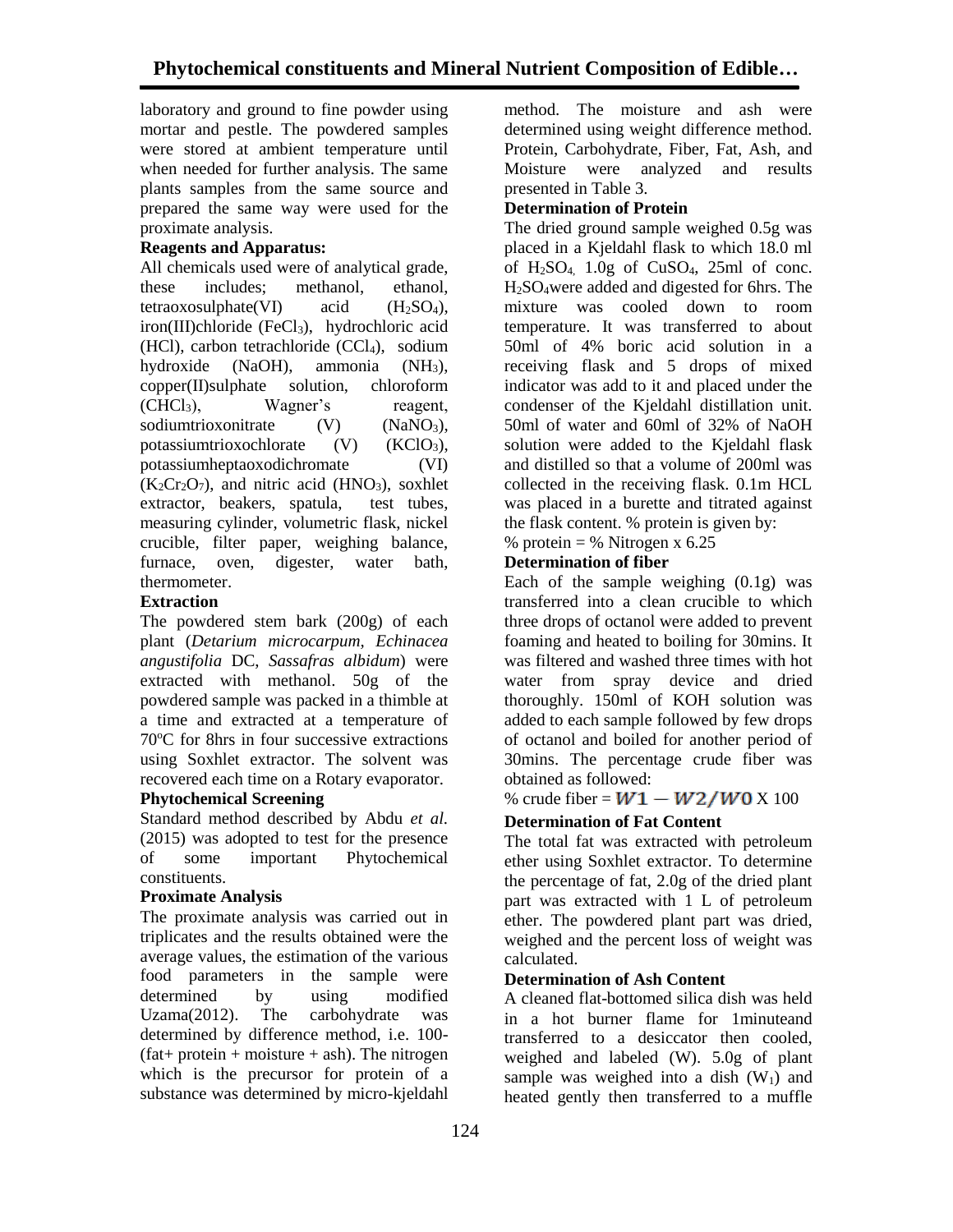furnace at  $550^{\circ}$ C. The heating was maintained until the carbon has burnt away. It was weighed and labeled as  $(W_2)$ . The ash content was obtained as followed: Weight of the empty dish  $=$  W Weight of empty dish + sample =  $W_1$ Weight of empty dish + ash =  $\frac{W_1 - W_2}{W_1 - W_2}$  X 100 % ash  $=$ (Ghulam *et al.,* 2013).

**Determination of Moisture Content**

One gram of the powdered sample was weighed in a clean beaker of known weight. The sample was then dried in oven at 105°C for 8hrs. The beaker was cooled and weighted to determine water loss in powdered sample.

**Determination of Carbohydrate Content**

Carbohydrate was determined by subtracting the weights of crude protein, crude fats, crude fiber, ash, and moisture content from 100.

% carbohydrate =  $(100 - protein + ash +$  $fiber + fat + moisture)$ 

### **Results**

|  |  |  | <b>Table 1: Percentage Yield of Extracts</b> |  |  |  |
|--|--|--|----------------------------------------------|--|--|--|
|--|--|--|----------------------------------------------|--|--|--|

|     | --------------                        |            |         |  |
|-----|---------------------------------------|------------|---------|--|
| S/N | <b>Plant</b>                          | Mass(g)    | % Yield |  |
|     | Sassafras albidum, (Lauraceae)        | 200        | 19.5    |  |
| 2.  | Echinacea angustifoliaDC (Compositae) | 200        | 17.0    |  |
|     | Detariummicrocarpum(Caesalpinioideae) | <b>200</b> | 37.4    |  |
|     |                                       |            |         |  |

| Table 2: Phytochemical Screening Result of Methanol Extract of Sassafras albidum, |
|-----------------------------------------------------------------------------------|
| Detarium microcarpum and Echinacea angustifolia DC                                |

| Phytoconstituent | <b>Sassafras</b> | <b>Detarium</b>              | <b>Echinacea</b> |
|------------------|------------------|------------------------------|------------------|
|                  | albidum          | microcarpum                  | angustifolia DC  |
| Alkaloid         | $++$             | $++$                         | $+++$            |
| Terpenoid        | $+++$            | $+$                          | $++$             |
| Saponins         | $++$             | $\qquad \qquad \blacksquare$ | $++$             |
| Glycoside        | $+++$            | $+$                          | $+$              |
| Resin            |                  | $++$                         |                  |
| Phlabotannin     |                  | $\qquad \qquad \blacksquare$ |                  |
| <b>Steroids</b>  | $+++$            | $+++$                        | $++$             |
| Flavonoid        | $++$             | $++$                         | $+++$            |
| Anthraquinone    | $^{+}$           | $\qquad \qquad$              | $^{+}$           |

Key: Low  $(+)$ , High  $(+)$ , Very High  $(+++)$ , Not Detected  $(-)$ 

#### **Table 3: Proximate Composition Result of** *Sassafras albidum, Detarium microcarpum* **and** *Echinacea angustifolia* **DC**

| <b>Composition</b>     | <b>Detarium</b><br>microcarpum | <b>Sassafrass</b><br>albium | <b>Echinacea</b><br>angustifolia DC |
|------------------------|--------------------------------|-----------------------------|-------------------------------------|
| Moisture               | $0.20 \pm 0.03$                | $0.63 \pm 0.01$             | $0.33 \pm 0.02$                     |
| Ash Content            | $0.35 \pm 0.02$                | $0.71 \pm 0.03$             | $0.93 \pm 0.01$                     |
| <b>Fiber Content</b>   | $0.18 \pm 0.01$                | $0.67 \pm 0.01$             | $0.10\pm0.002$                      |
| <b>Fat Content</b>     | $0.67 \pm 0.04$                | $0.13 \pm 0.03$             | $0.03 \pm 0.001$                    |
| <b>Protein Content</b> | $0.83 \pm 0.05$                | $0.08 \pm 0.003$            | $0.33 \pm 0.04$                     |
| Carbohydrate           | $0.79 \pm 0.02$                | $0.14 \pm 0.04$             | $0.39 \pm 0.02$                     |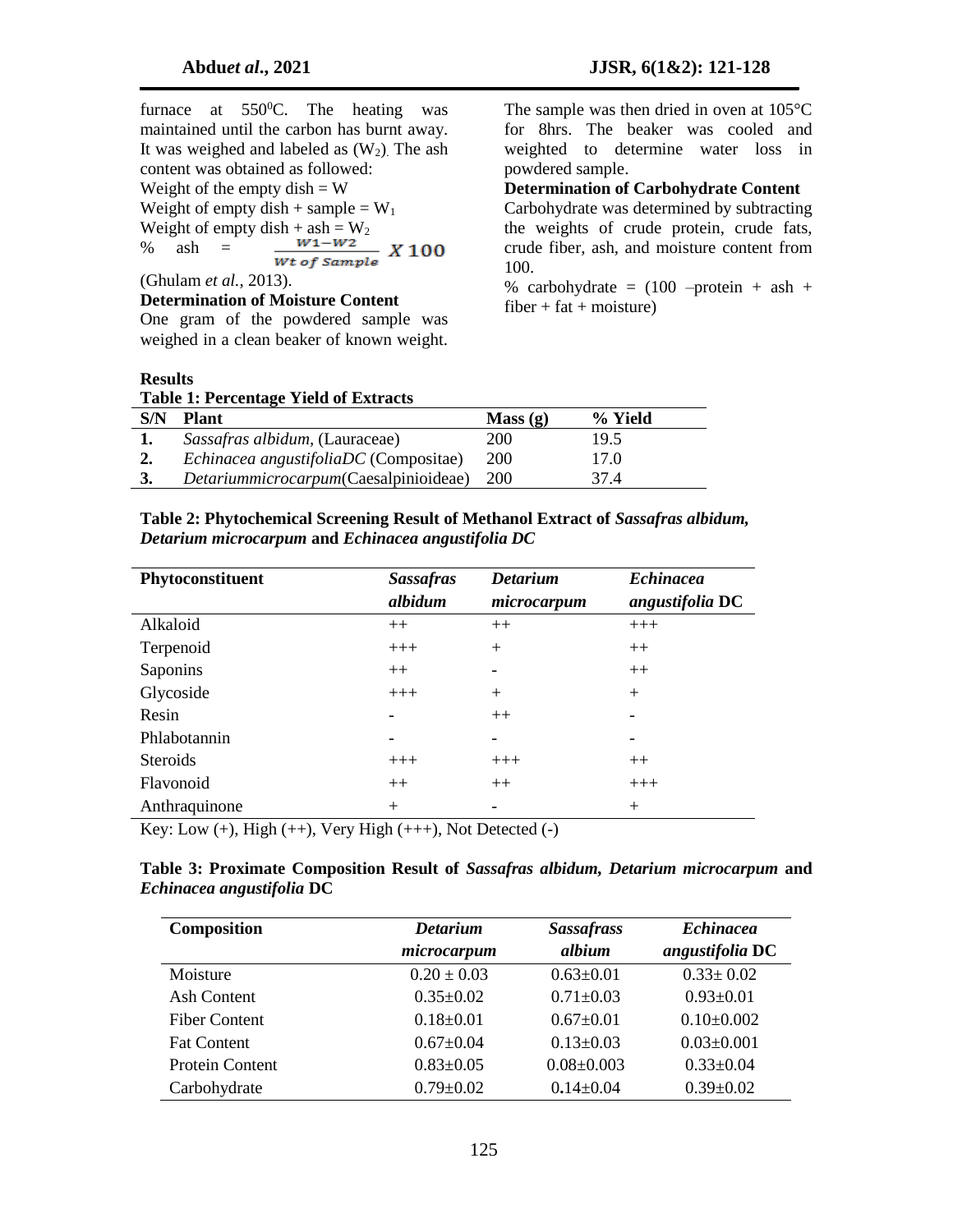| <b>Sample</b>               |       |       |        | Minerals (ppm) |           |       |
|-----------------------------|-------|-------|--------|----------------|-----------|-------|
|                             | Zn    | Fe    | Ca     | K              | <b>Na</b> | Mg    |
| Detarium<br>microcarpum     | 21.19 | 18.40 | 186.74 | 178.44         | 39.68     | 36.16 |
| <b>Sassafrass</b><br>albium | 51.05 | 27.73 | 162.18 | 275.12         | 78.08     | 17.71 |
| Echinacea<br>angustifolia   | 30.97 | 46.07 | 181.63 | 116.40         | 27.72     | 20.64 |

# **Table 4: Elemental Composition of the studied**

#### **Discussion**

The results obtained revealed the presence of bioactive compounds in the crude methanolic extracts of these plants and hence showed a good correlation between the reported uses of these plants in traditional medicine against infectious diseases.

The presence of terpenoids, tannins, flavonoids, saponins, phlabotannin, and anthraquinone in the plants extracts justified its anti-parasitic, antibacterial, antiinflammatory and anti-candidal properties. Alkaloids found in *Detarium microcarpum* and *Echinacea angustifolia* confirmed the claim of the traditional healers that the plant can be used for malaria treatment (Kubmarawa *et al.,* 2007).

The moisture content was high in *Sassafras albidum* of Lauraceae family and lower in *Detarium microcarpum* of Caesalpiniaceae family. The ash content was high in *Echinacea angustifolia* of Asteraceae family, but little amount was found in *Sassafras albidum* of Lauraceae family. The ash content followed the order 93.0% > 71.0% > 3.5% for *E. angustifolia, S. albidum* and *D. microcarpum* respectively*.*  The fiber content was high in *Sassafras albidum* of Lauraceae family and lower in *Detarium microcarpum* of Caesalpiniaceae family. The fiber content followed the order 67.0% > 10.0% > 8.0% for *Sassafras albidum, Detarium microcarpum* and *Echnacea angustifolia* respectively. Crude fat was high in *Sassafras albidum* of Lauraceae family and lower in *Echnacea angustifolia* of Asteraceae*.* The plants contained very little protein as indicated by the result of the analysis. However, the protein content is higher in *Detarium* 126

*microcapum* and *Echinacea angustifolia*. Carbohydrate content of *Sassafras albidum* and *Echinacea angustifolia* were lower than *Detarium microcarpum* which partly justified its use locally as food for its high content of carbohydrate.

### **Conclusion**

This study availed us the medicinal potentials and nutrients value of the plants investigated. The traditional medicine practitioners (TMP) have reasons for the use of these plants as remedy to ailments and as food. Currently a study is in an advanced stage to explore the antimalarial properties (in the *in vivo* and *in vitro*) of these plant species and to isolate pure compounds responsible for the observed bioactivity.

### **Recommendation**

Similar studies and bioactivity screening are strongly recommended on these plants and other medicinal plants that grow in Kashere and environs.

### **References**

- Barakat, A. A., Maslat, A. O. and Al-Kofahi, M. M. (2003). Element Analysis and Biological Studies on Ten Oriental Spices Using XRF and Ames Test. *Journal of Trace Element Medicine Biology*, 17(2): 85-90.
- AbdouBouba, A., Njintang, N. Y., Scher, J. and Mbofung, C. M. F. (2010). Phenolic Compounds and Radical Scavenging Potential of Twenty Cameroonian Spices. *Agriculture and Biology Journal of North America*. (3): 213-224.
- Abdu, Z., Kubmarawa, D., Sunday, A. O., Isyaka, M. S. and Sa'idu, J. A. (2015). Quantitative Investigation of phytochemicals and brine shrimp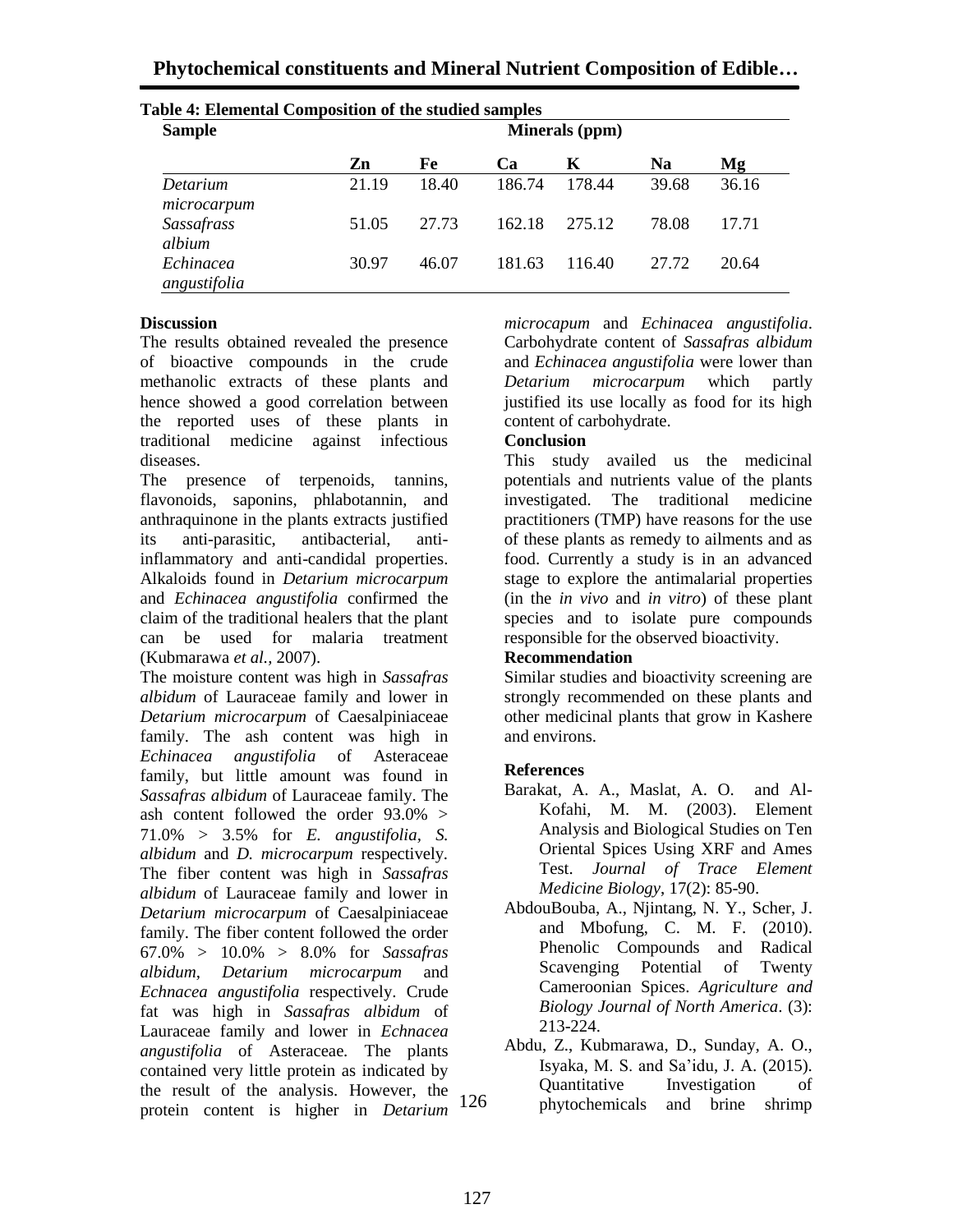lethality test of the root, stem bark and leave extract of *Isoberlia doka. International Journal of Chemical Studies*. 3(3):36-38.

- Abreu, P.M.; Rosa, V.S.; Araujo, E. M., Canda, A.B., Kayser, O., Bindseil, K.U.; Siems, K. and Seeman, A. (2002). Phytochemical analysis and antimicrobial evaluation of *Detarium microcarpum* bark extracts. *Pharmaceutical and Pharmacological Letters* 8(8): 107-109.
- Achinuke, N. S.; Martins, E.S., Kayser, O., Bindseil, K.U., Siems, K., Seeman, A. andFrevert, J. (2013). Antimicrobial, antitumor and anti-ceishmania screening of medicinal plants from Guinea- Bissan. *Phytomedicine* 6(3): 187-195.
- Ajiboye, A. E., Ameen, M. T. and Adedayo, M. R. (2015). Antimicrobial activity and phytochemical screening of the fruit pulp of *Dialium guinense* (velvet tamarind) on some microbial isolates. *Journal of Microbiology and Antimicrobials.* **7**(4): 33-41.
- Mbofung C. M. F., Gee J. M. and Knight J. D. (2004). Fatty Acid Profile of Some Cameroonian Spices, *Journal of the Science of Food and Agriculture*. 66(2): 213-216
- Dashak, D.A.; Dawang, M.L. and Lucas N. B. (2001). An Assessment of the Proximate Chemical Composition of Locally Produced Spices known as Dadawa Basso and Dadawa Kalwa from Three Markets in Plateau State of Nigeria.*Food Chemistry*, 75(2): 231- 235
- Kubmarawa D. Ajoku G. A. Enwerem N. M. and Okorie D. A. (2007). Preliminaryphytochemical and antimicrobial screening of 50 medicinal plants from Nigeria. *African Journal of Biotechnology,* 6(14): 1690-1696
- Ejizu, C.I. (1986). Ofo, Igbo ritual symbols. Fourth Dimention Publishers, Enugu, Nigeria.190 pp
- Shimelis, E. A. and Rakshit S. K (2005). Proximate Composition and Physico-127

Chemical Properties of Improved Dry Bean (*Phaseolus vulgaris L*.) varieties Grown in Ethiopia. *LWT—Food Science and Technology*, 38(4): 331- 338

- Ghulam, D., Farrukh H. and Khanzadi, F. K. (2013). Proximate analysis of plant of family Zygophylaceae and Euphorbiaceae during winter. *Sarhad Journal Agriculture*. 29(3): 395-400
- Holse, S. H. and A. Hansen, (2010). Chemical Composition of Marama Bean (*Tylosema esculentum*) A Wild African Bean with Unexploited Potential.*Journal of Food Composition and Analysis*, 23(6): 43-51.
- Takruri H. R. H. and Dameh A. F. M. (2008). Study of the Nutritional Value of Black Cumin Seeds (*Nigella sativa*  L). *Journal of the Science of Food and Agriculture* 76(3): 404-410.
- Victor, I. (2008). Studies on the anti-venom activities of the aqueous extracts of *Pauclinia pinnata* and *Detarium microcarpum.* Unpublished Ph.D. thesis University of Jos, Nigeria.
- Ezeagu, I. E. and Ibegbu, M. D. (2010). Biochemical and Nutritional Potential of Ukpa: A Variety of Tropical Lima Beans (*Phaseolus lunatus*) from Nigeria—A Short Report. *Poland Journal of Food Nutrition Science*, 60(3): 231-235.
- Folch, J., Lees, M. and Sloane, G. S. H. (2012). A Simple Method for the Isolation and Purification of Total Lipids from Animal Tissue.*Journal of Biology and Chemistry*, 22(16): 497- 509.
- Guil, J.L., Martinez, J. J. G. and Isasa, M. E. (2014). Mineral Nutrient Composition of Edible Wild Plants.*Journal of Food Composition and Analysis*, 11(4): 322-328
- Amarteifio J. O. and Moholo D. (2008). The Chemical Composition of Four Legumes Consumed in Botswana. *Journal of Food Composition and Analysis*, 11(4): 329-332.